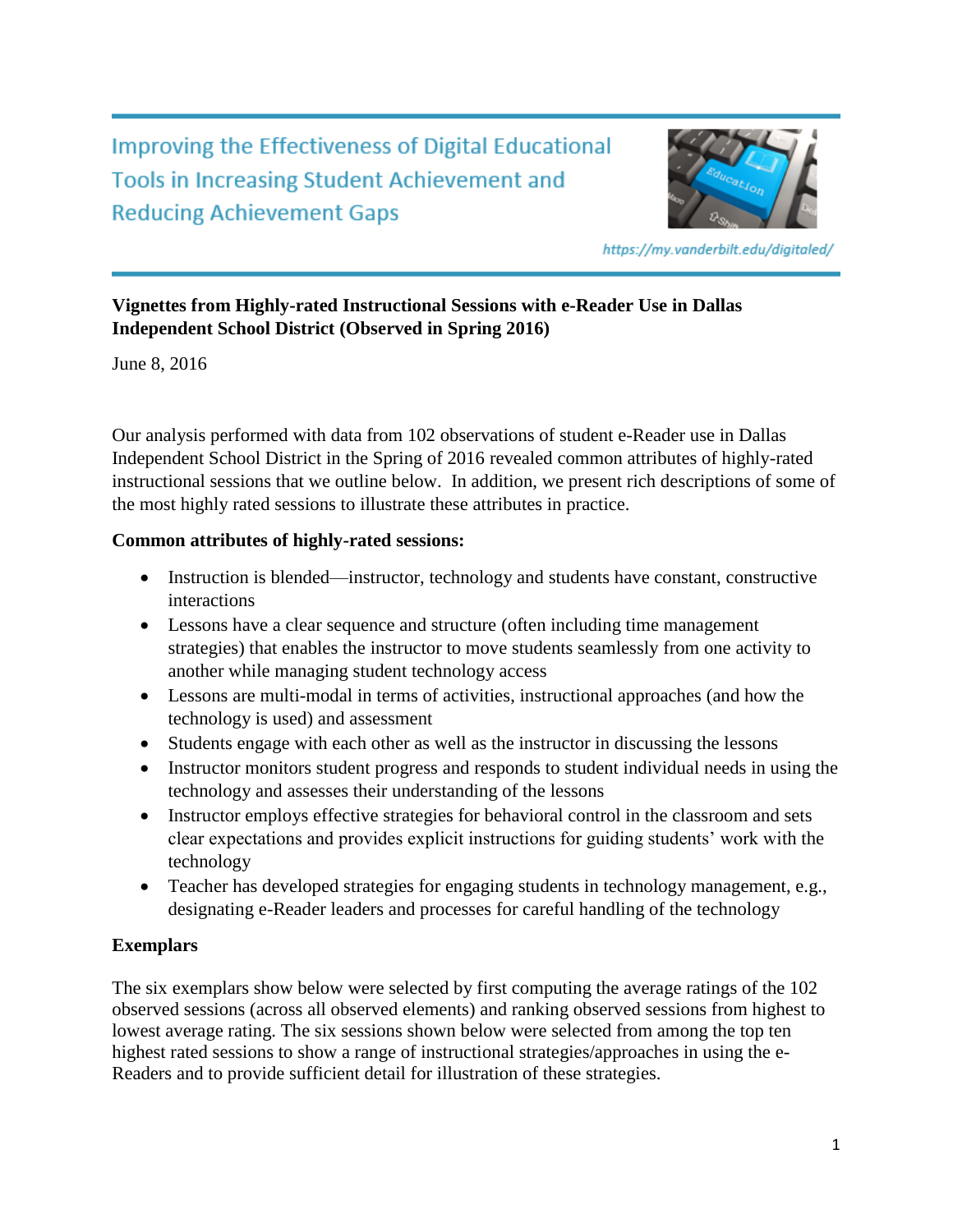#### *Exemplar 1:*

The teacher is using her laptop and a projector to share a video regarding adaptations (functional vs. behavioral) so that students can complete a chart about ecosystems. The teacher and students are all connected wirelessly. Each student has a e-Reader at their desk and the teacher provides clear behavioral expectations regarding the use of the e-Readers. The teacher asks students to brainstorm adaptations and reasons for those adaptations prior to watching the video. The students have been working on a chart for the past few days categorizing adaptations. The teacher has a clear sequence of structure within the lesson and seamless transitions when they are discussing content. She asks students to add on to other's answers to increase rigor. "Someone tell me what an adaptation is?" The teacher is projecting an overhead on the whiteboard and writing what the students say. Student: "A trait that helps living things survive." Teacher: "Does anyone want to add on to that?" Student: "Traits that help living things survive in its environment." They discuss cacti and trees and their adaptations. Teacher: "Everyone turn your e-Readers on real quick. You should be on your home screen. Swipe up and press your circle." All students are participating 100%. She directs them to turn towards a chart on the side of the room that says "Adaptations" at the top and then is divided into animals and plants. Structural adaptations: first row, behavioral and functional adaptions: bottom row. Teacher: "Why does a cactus have thorns? Turn and talk to a neighbor." 1 minute activity. She is very clear and explicit and efficient with time. Teacher asks for an animal adaptation. Student says: "Camel." They discuss the camel's water adaptations. The teacher draws a picture of the camel in the top left quadrant of the chart. She explains they are going to learn that not all camels are made equally, but this one is adapted for water. Teacher: "Take 1 minute and turn and talk to your neighbor about what other animals have structures that help them." All have their own e-Readers and all students do what is asked of them. Student: "skunk". Teacher: "How is the skunk built that helps it survive? What is it about their parts that help them do what they do? Today we are going to look at the function. It is a behavior? Does the skunk have its tail up and spraying all day? No, it does it when?" Student: "When it's in danger." Teacher: "That's a behavior. It's how they behave or the way the act. For the next 15 minutes, you are going to use your Think Central with your partner to learn more about behavior." The teacher varied how she assessed and provided content and discussions making the lesson multimodal. Students listen, think critically, apply, problem solve, and evaluate.

#### *Exemplar 2:*

At the start of the observation, all of the students had their e-Readers in hand. The teacher gave them a writing assignment and timed their work. They were writing a story on their e-Readers. When the timer (bell) went off, they turned in their assignment on the e-Reader. The students also rated how they felt about their work on the assignment when they turned it in. The students were then immediately instructed to go to the Whiteboard application. The teacher had a "Kindle leader" help another student who was struggling to download the application. The teacher then projected a lesson on the screen. Students wrote responses to questions in the lesson on their Whiteboard (on the e-Reader); they had to choose a response to indicate which piece of evidence supported a particular inference. The students then shared their answers and the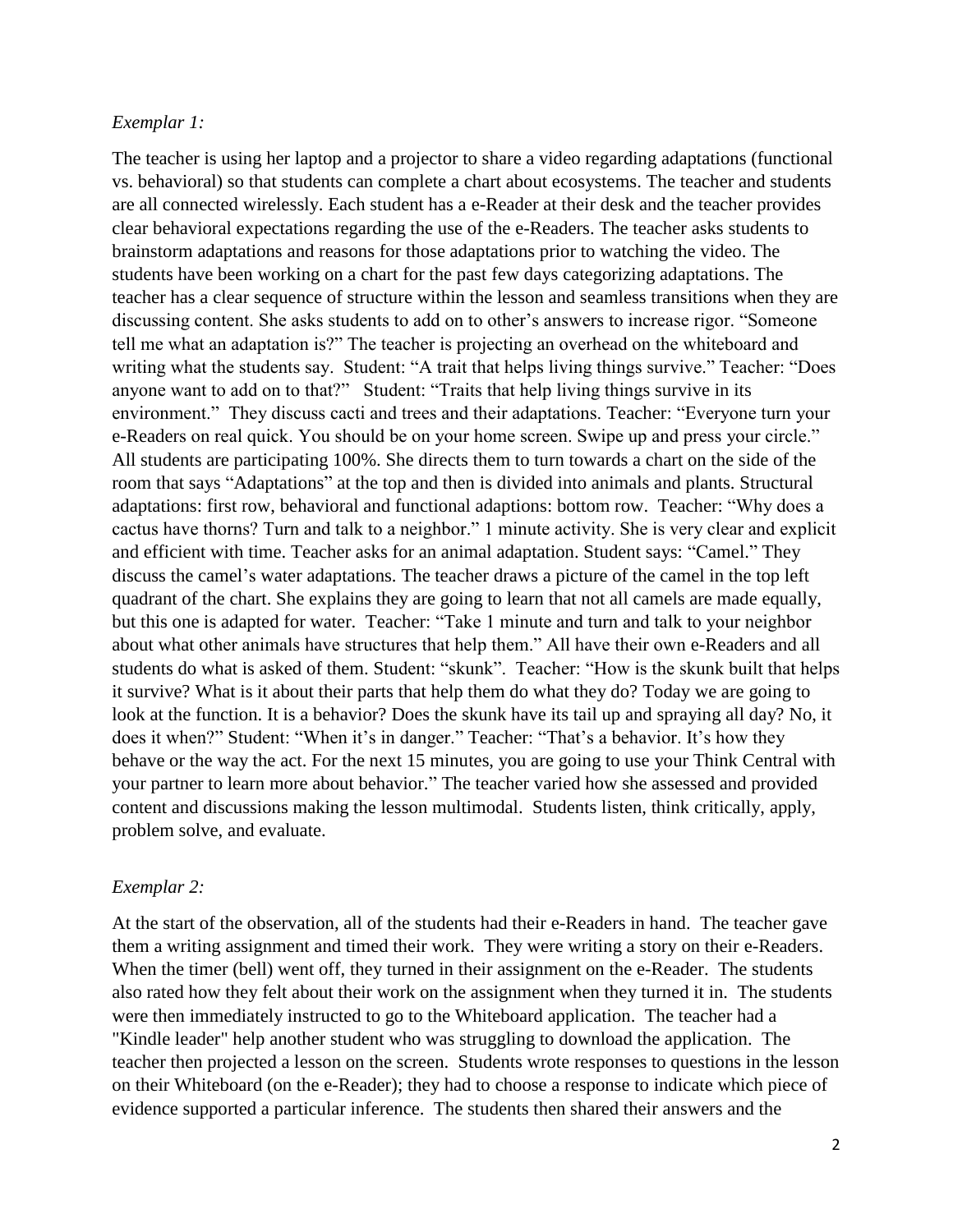teacher tallied the responses on the screen. The teacher led a discussion with the students about the correct and incorrect responses. The students then erased their Whiteboards and went on to the next question. When a student figured out an easier way to clear the Whiteboards on the e-Readers, the teacher called on that student to demonstrate its use to the class. She seemed to be very effective in using students within the class to help each other with the e-Readers. This continued for the remainder of the observation period. The instructor led the students through multiple activities using the e-Readers, continuously motivating and monitoring the students, and also helping them to learn from each other in using the devices. The instructor appeared to seamlessly move students from one active use of the device to another while keeping the full attention of the students.

#### *Exemplar 3:*

There is a U shaped table directly in front of the overhead. One boy and three girls are sitting at the table. Three girls are sitting at a table by the door using laptops. One male student is standing and using a laptop on a rolling cart. Seven students have desks facing the back wall of windows; they are all using laptops and working independently. Instructor is facilitating small group instruction with three girls while the other students work independently. The instructor accommodates students at the table who are struggling with the content, using manipulatives to help them understand the content (a flashlight to represent the phases of the sun a day, sticky notes on the table, etc.). He is projecting the questions from their packet. He talks them through each answer choice to determine where the sun should be in the problem. Other students appear to be doing a variety of things on their laptops, not one specific program. A timer went off: "1,2,3, close your books and your computer. I am going to give you your DOL." He logs in to All In Learning on the projector. Learning objectives listed on the board: I will demonstrate that the earth rotates on its axis once every 24 hours causing the day and night cycle and the apparent movement of the sun across the sky. [DOL- given 5 questions on the rotation of the earth, I will answer at least 4 correctly. Math- LO – I will calculate area, perimeter, and volume as it relates to real world problems.] Instructor: "Once you finish you can get your clicker and finish working on your STEM scope." The DOL projected on the board shows a globe and says readiness assessment. Students have to calculate based on the earth's rotation what time of day it is for five different parts of the globe. Students read a question on a piece of paper and then use the clicker to submit their response. At the top of the screen, as students submit a response, their number changes color. The teacher counts down from five before he closes the question. 73% got question three right, 60% got question four right. He goes over the question that a majority of the students missed. He discusses what is causing it to look like the sun is moving. Students have to clarify revolutions or rotations. The teacher walks about the room modeling the movements with a small earth.

### *Exemplar 4:*

The instructor serves as an active, instructional leader and facilitator in the largely blended lesson. The class (per teacher handout) is working on e-Readers to do research on animals and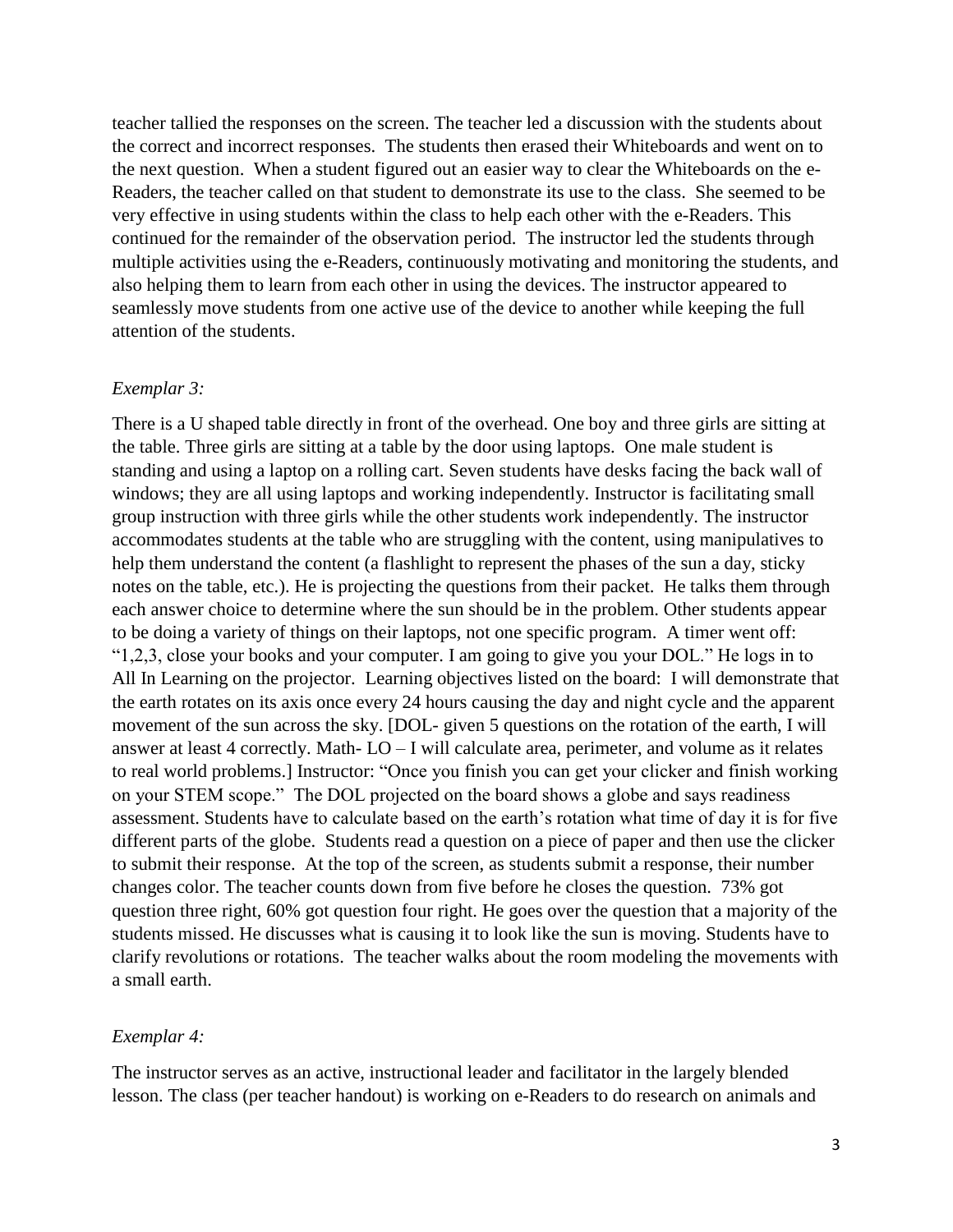their adaptations to fill in details in a classroom worksheet. The teacher's handout on the exercise is as follows: "The Future of my Animal? Is your animal threatened? Endangered? Extinct? Why?" Teacher discusses an example of an Indian dancing frog. Teacher asks students to put e-Reader down while she is talking, and she asks them to understand the adaptation for their habitat and what the animal might need to survive. Teacher is walking around the students, guiding them to search via search function, not images function. Students sound excited regarding the animal research. Teacher kneels at a student's desk to review work and discuss her research. Teacher speaks softly in Spanish probing the student regarding her animal and its features. Class continues with research and teacher continues asking students about adaptations. The interaction between the students, technology, and teacher appeared to be highly constructive. The teacher also provided (using class dojo) a documented rewards and consequences system for the students. She also provided students with a timer to give them guidance on their activity, time management, and instrumental background music as a reward for class silence and participation during the reading period. The technology was used largely for knowledge retrieval and application.

### *Exemplar 5:*

Students log into their e-Reader and then have to log in to Kahoot and enter an access code for each question they answer. The teacher is working with a student to explain the log in process in Spanish. Seven students are standing up to get help from the teacher regarding logging in. The teacher developed the questions through the Kahoot program/app and projected them onto the white board. Students then answered on their e-Reader. The students and teacher extensively discussed each question and the answers in both Spanish and English, and it appeared to be of appropriate rigor because she was able to provide other thought questions for them to ponder. This appeared to take the place of a test, and the students said they loved the format. The teacher adapted on the spot with helping the students develop their responses to the questions. She also didn't move on if a student didn't know the answer. The teacher then gave directions in Spanish telling them they needed to log out of the page and line up to charge e-Readers. One students helped for each side of the COW plugs. Students put them in, connected them, and went back to their seats.

#### *Exemplar 6:*

At the start of the observation, students are finishing with stations, i.e., varied with book/e-Reader reading, learning games and Achieve3000 on computers. Lesson continues in a format of introduction, guided examples, then guided practice with the students to prepare for them to work independently. Paired work allowed for students to help each other and talk through the task. The teacher shows students how to scan a QR code to verify if their answer was correct. At the e-Reader station, students are making Venn diagrams on paper based on the passage they read on their e-Reader. Teacher provides instructions on the QR scanner and an upcoming activity on inferences. Students write the assigned colors on a strip of paper to prepare for the activity. Students get out e-Readers; teacher reminds students how to refresh if they have